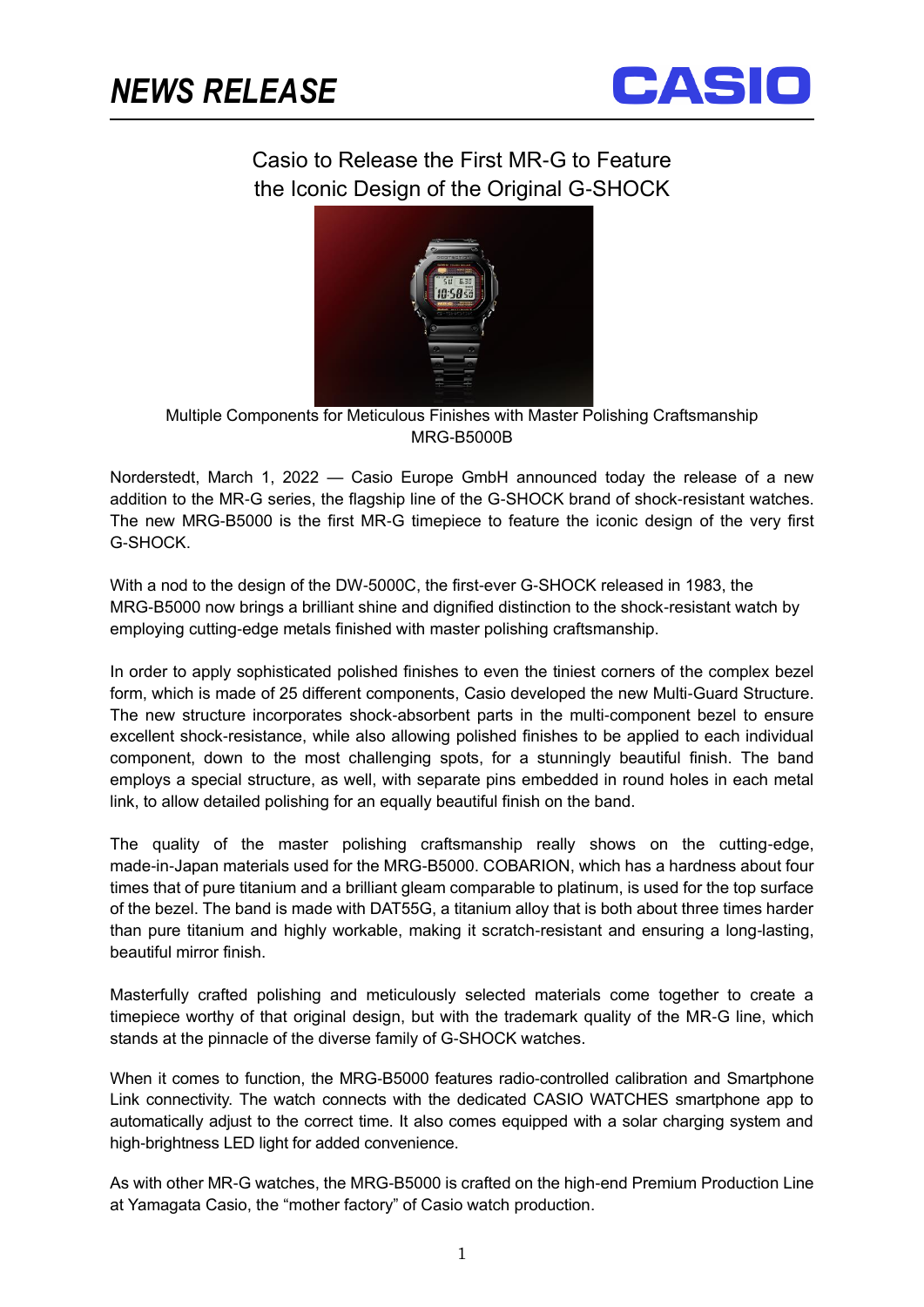



MRG-B5000B-1DR MRG-B5000D-1DR





Multi-Guard Structure comprising 25 different bezel components

Featuring cutting-edge materials developed in Japan



Separate link pins embedded in round holes